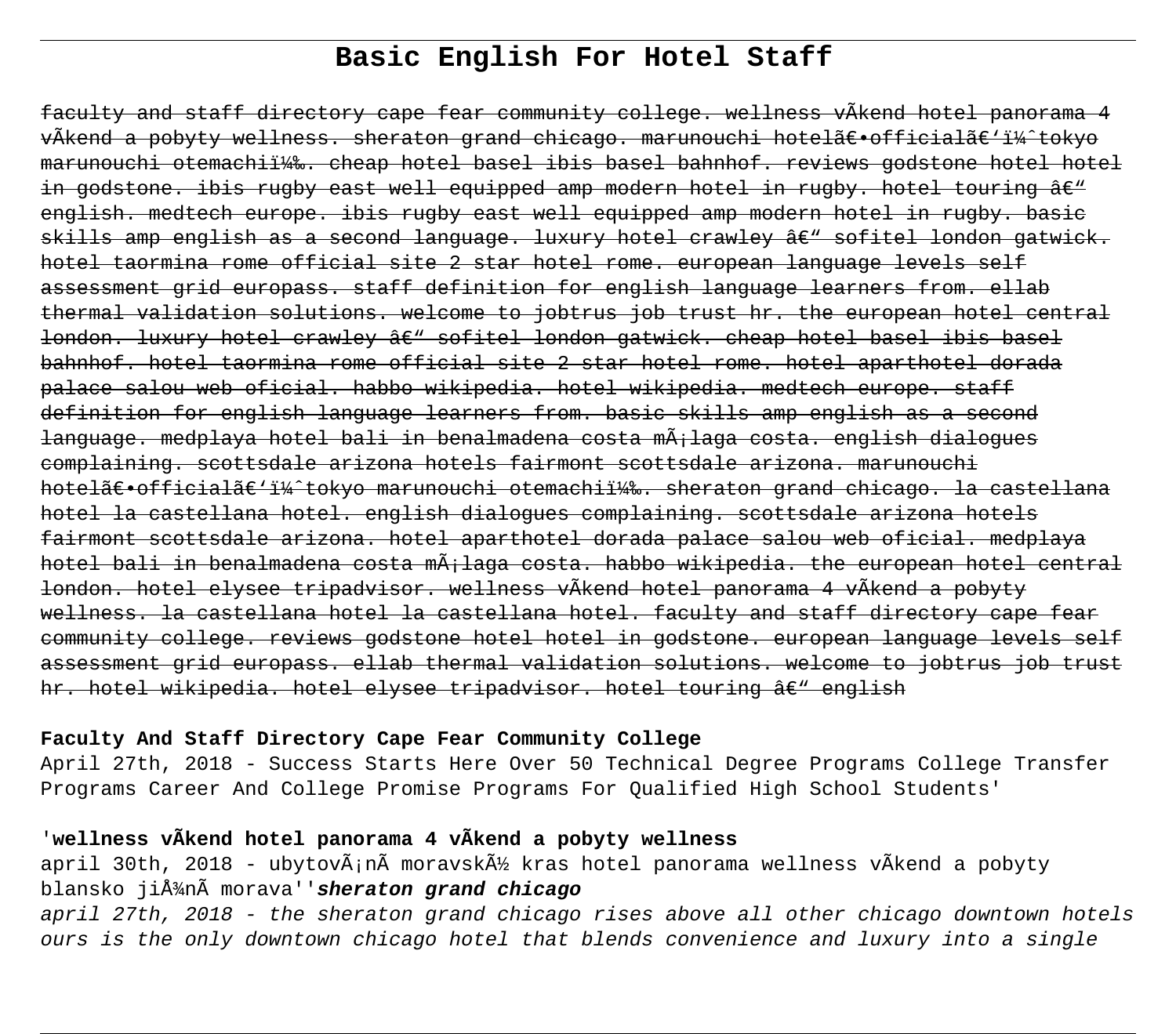'Marunouchi Hotelã€.Officialã€'i¼^Tokyo Marunouchi Otemachiï<sup>1</sup>‰ **April 27th, 2018 - The Marunouchi Hotel is a 1 minute walk from JR Tokyo Station Marunouchi North Exit**'

#### '**Cheap Hotel BASEL Ibis Basel Bahnhof**

April 29th, 2018 - The Ibis Basel Bahnhof Is As The Name Suggests Very Close To Basel SBB Station It Is Modern Clean And Comfortable

Swiss Hotels Are Noted For Their Hospitality And This Ibis Is No Exception The Staff Are Warm And Welcoming And Speak Very Good

English''**REVIEWS GODSTONE HOTEL HOTEL IN GODSTONE**

APRIL 30TH, 2018 - RECENT STAY RATING 4 5 I STAYED OVERNIGHT BEFORE A CONFERENCE AND NEEDED TO GET AWAY EARLY AND THE HOTEL STAFF KINDLY MADE UP A BREAKFAST FOR MY ROOM WHICH WAS A VERY KIND THOUGHT'

'**IBIS RUGBY EAST WELL EQUIPPED AMP MODERN HOTEL IN RUGBY**

**APRIL 30TH, 2018 - MRS SHARON HARDY MCEVOY THE MANAGER OF IBIS RUGBY EAST HOTEL WOULD LIKE TO WELCOME YOU OUR FOCUS IS ALWAYS ON YOU SO FROM THE FRIENDLY STAFF AT OUR 24 HOUR RECEPTION TO OUR LATE OPENING BAR PERFECT FOR A NIGHTCAP WITH GOOD COMPANY YOU LL FIND YOUR EVERY NEED MET AROUND THE CLOCK**'

#### '**HOTEL TOURING – ENGLISH**

APRIL 28TH, 2018 - HOTEL TOURING IS A 4 STARS HOTEL IN BOLOGNA SITUATED IN A QUIET LOCATION IN THE OLD TOWN A SHORT WALK FROM PIAZZA MAGGIORE THE CHURCH OF SAN DOMENICO' '**medtech europe**

**april 29th, 2018 - p zoellner medtecheurope org 32 2 777 02 75 petra has several yearsâ€**™ **experience working with major us and international companies both for a trade association and in house**'

### '**Ibis Rugby East Well Equipped amp Modern Hotel in Rugby**

April 30th, 2018 - Mrs Sharon Hardy McEvoy the manager of ibis Rugby East hotel would like to welcome you Our focus is always on you so from the friendly staff at our 24 hour reception to our late opening bar perfect for a nightcap with good company you ll find your every need met around the clock''**BASIC SKILLS AMP ENGLISH AS A SECOND LANGUAGE**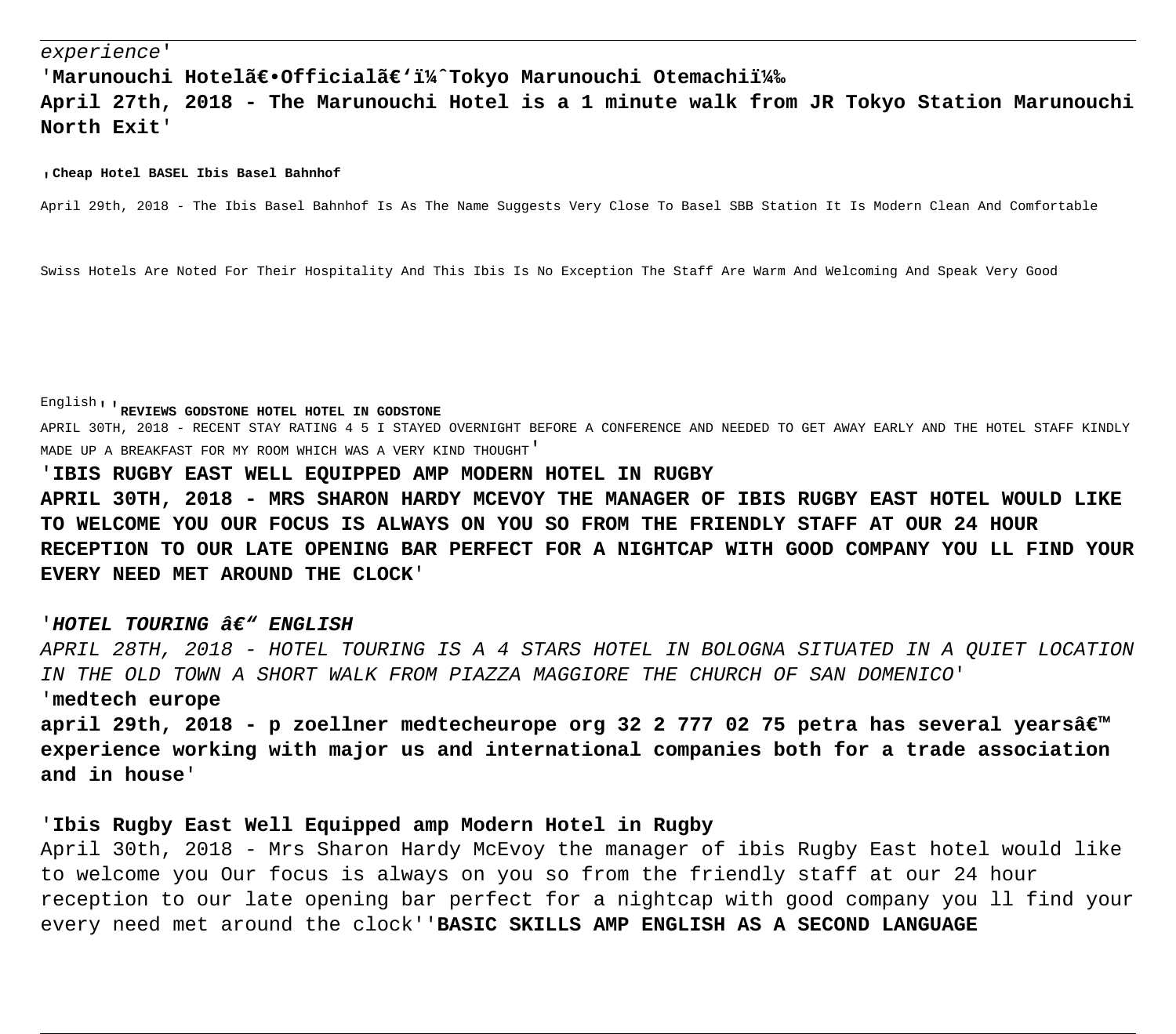APRIL 29TH, 2018 - BASIC SKILLS AND ENGLISH AS A SECOND LANGUAGE ESL THE BASIC SKILLS AND SPECIAL PROGRAMS UNIT IS RESPONSIBLE FOR CREDIT AND NONCREDIT BASIC SKILLS AND ENGLISH AS A SECOND LANGUAGE ESL AND PROVIDES STATE WIDE LEADERSHIP ACTIVITIES FOR COLLEGES INCLUDING TECHNICAL ASSISTANCE PROGRAM EVALUATION FACULTY STAFF DEVELOPMENT RESEARCH AND'

#### <sub>'</sub> LUXURY HOTEL CRAWLEY ' SOFITEL LONDON GATWICK

APRIL 28TH, 2018 - VISIT SOFITEL LONDON GATWICK A LUXURY HOTEL WITHIN GATWICK AIRPORT WITH THREE SUPERB RESTAURANTS BOOK YOUR STAY WITH

ACCORHOTELS COM''**Hotel Taormina Rome OFFICIAL SITE 2 Star Hotel Rome**

April 29th, 2018 - Hotel Taormina Rome Cheap 2 Star Hotel in Rome s historical center with modern rooms and a familial

# atmosphere''**European Language Levels Self Assessment Grid Europass**

April 28th, 2018 - I Can Understand Familiar Words And Very Basic Phrases Concerning Myself My Family And Immediate Concrete Surroundings When People Speak Slowly And Clearly' '**Staff Definition For English Language Learners From April 30th, 2018 - Definition Of Staff Written For English Language Learners From The Merriam Webster Learner S Dictionary With Audio Pronunciations Usage Examples And Count Noncount Noun Labels**'

### '**Ellab Thermal Validation Solutions**

April 29th, 2018 - Ellab offers Wireless Data Loggers and Thermocouple Systems for thermal validation processes Our solutions are used in Pharmaceutical Medical and Food industries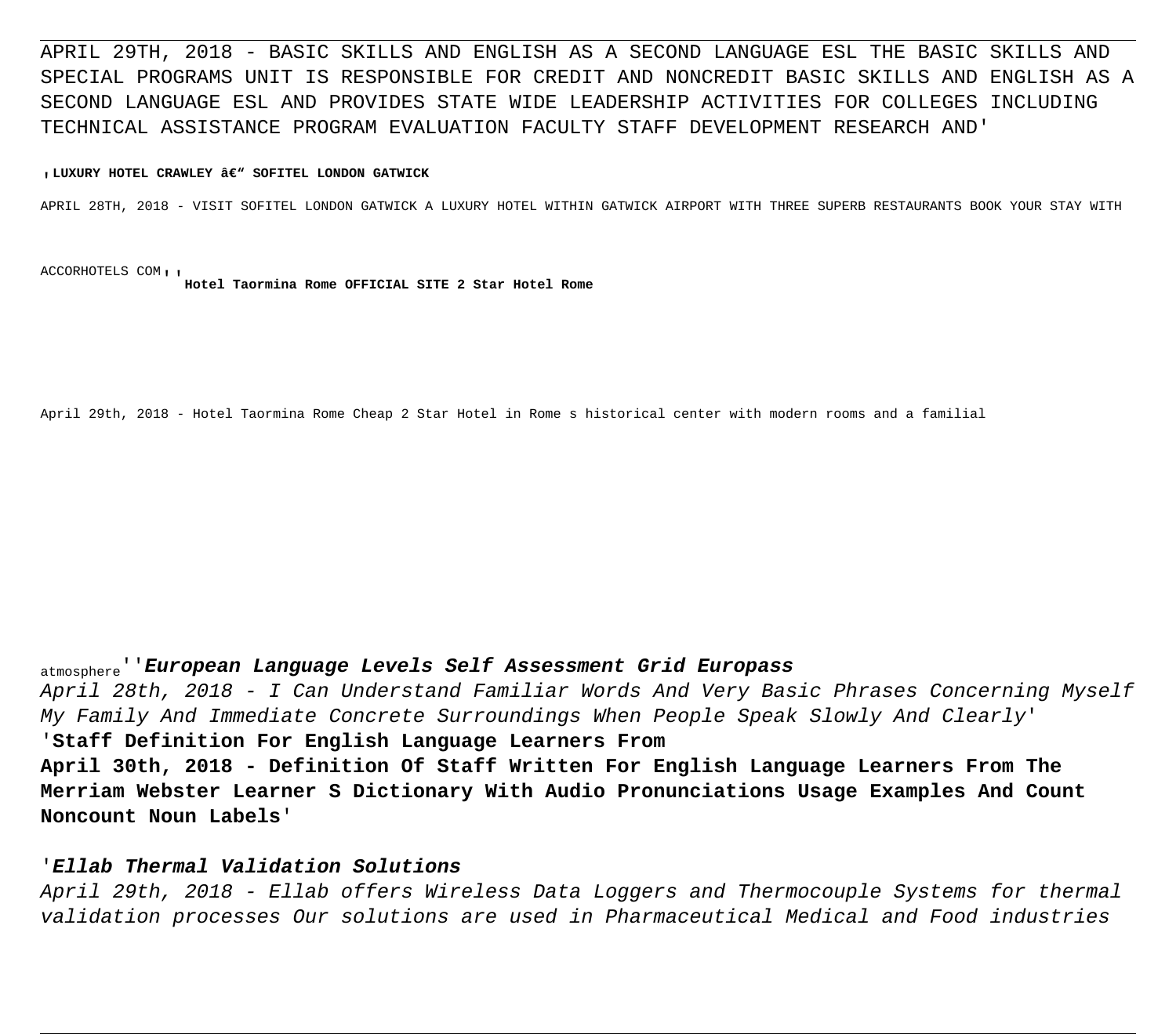and provide industry leading accuracy''<sub>WELCOME</sub> TO JOBTRUS JOb Trust HR

April 30th, 2018 - See Our Candidates Profile And Our Interview Evaluation For Each Of The Applicant You May Sort The Application Forms

By Different Categories In Order To Save Your Time When Search For A Specific Position''**THE EUROPEAN HOTEL CENTRAL LONDON**

APRIL 30TH, 2018 - THE EUROPEAN BED AND BREAKFAST HOTEL IN CENTRAL LONDON NEAR KINGS CROSS' 'Luxury hotel CRAWLEY â€" Sofitel London Gatwick

**April 28th, 2018 - Visit Sofitel London Gatwick a luxury hotel within Gatwick Airport with three superb restaurants Book your stay with Accorhotels com**''**CHEAP HOTEL BASEL IBIS BASEL BAHNHOF**

APRIL 29TH, 2018 - THE IBIS BASEL BAHNHOF IS AS THE NAME SUGGESTS VERY CLOSE TO BASEL SBB STATION IT IS MODERN CLEAN AND COMFORTABLE SWISS HOTELS ARE NOTED FOR THEIR HOSPITALITY AND THIS IBIS IS NO EXCEPTION THE STAFF ARE WARM AND WELCOMING AND SPEAK VERY GOOD ENGLISH'

### '**hotel taormina rome official site 2 star hotel rome**

**april 29th, 2018 - hotel taormina rome cheap 2 star hotel in rome s historical center with modern rooms and a familial atmosphere**'

### '**hotel aparthotel dorada palace salou web oficial**

april 29th, 2018 - spring in salou and hotel dorada palace at the best price spend a few days of relaxation on the costa daurada'

#### '**habbo wikipedia**

april 30th, 2018 - habbo previously known as habbo hotel is a social networking service and online community aimed at teenagers the website is owned and operated by sulake a finnish corporation'

#### '**Hotel Wikipedia**

April 28th, 2018 - The precursor to the modern hotel was the inn of medieval Europe For a period of about 200 years from the mid 17th century coaching inns served as a place for lodging for coach travelers''**MEDTECH EUROPE**

APRIL 29TH, 2018 - P ZOELLNER MEDTECHEUROPE ORG 32 2 777 02 75 PETRA HAS SEVERAL YEARS $\hat{\mathcal{A}}\in\mathbb{M}^m$ EXPERIENCE WORKING WITH MAJOR US AND INTERNATIONAL COMPANIES BOTH FOR A TRADE ASSOCIATION AND IN HOUSE'

#### '**Staff Definition for English Language Learners from**

April 30th, 2018 - Definition of staff written for English Language Learners from the Merriam Webster Learner s Dictionary with audio pronunciations usage examples and count noncount noun labels'

'**Basic Skills amp English as a Second Language**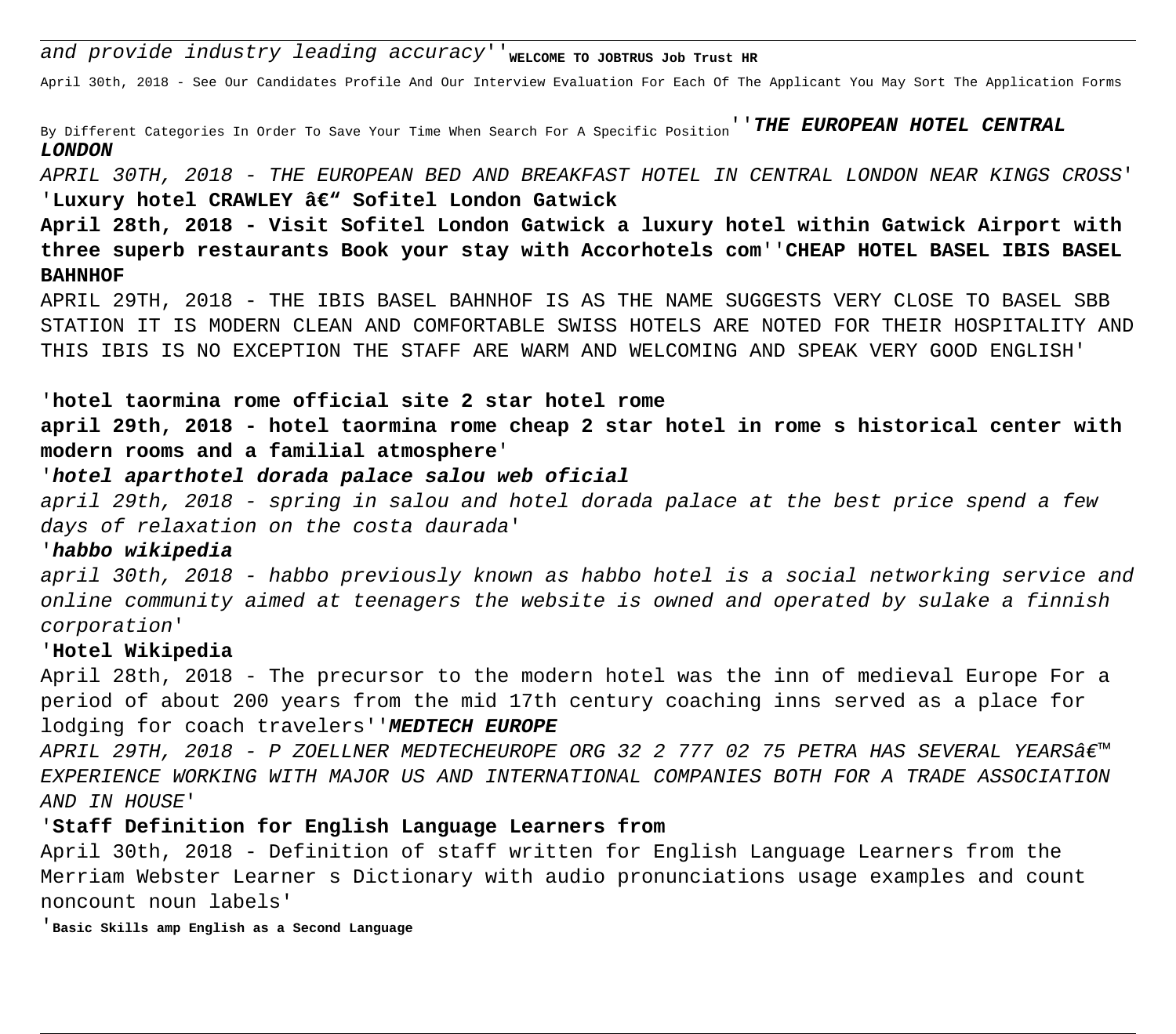April 29th, 2018 - Basic Skills and English as a Second Language ESL The Basic Skills and Special Programs Unit is responsible for Credit and Noncredit Basic Skills and English as a Second Language ESL and provides state wide leadership activities for colleges

including technical assistance program evaluation faculty staff development research and <sup>'</sup>Medplaya Hotel Bali in Benalmadena Costa **Málaga Costa**

April 29th, 2018 - OFFICIAL WEBSITE The Hotel Bali is a three star hotel located on the Costa del Sol made up of three attached

buildings that form a modern and welcom'

#### '**English Dialogues Complaining**

April 30th, 2018 - First of all the bus taking us to the hotel broke down and we had to wait for over two hours in the sweltering heat before a replacement arrived'

#### '**Scottsdale Arizona Hotels Fairmont Scottsdale Arizona**

April 30th, 2018 - Fairmont Scottsdale â€<sup>w</sup> official site Discover a luxurious desert oasis **worlds apart from the usual Scottsdale Arizona resorts Book Arizona hotel reservations at** the Fairmont Scottsdale and enjoy unparalelled accomodations dining and recreation''<sup>MARUNOUCHI</sup><br>HOTEL〕OFFICIALª€ 1½ TOKYOMARUNOUCHI OTEMACHI¼.

APRIL 27TH, 2018 - THE MARUNOUCHI HOTEL IS A 1 MINUTE WALK FROM JR TOKYO STATION MARUNOUCHI NORTH EXIT,

'**Sheraton Grand Chicago**

April 27th, 2018 - The Sheraton Grand Chicago rises above all other Chicago downtown hotels Ours is the only downtown Chicago hotel that

blends convenience and luxury into a single experience.

### '**la castellana hotel la castellana hotel**

april 29th, 2018 - welcome to la castellana hotel in miraflores a charming colonial house dated of 1912 located in touristy miraflores one of the most beautiful suburbs in lima just three blocks from the kennedy park where cultural activities and daily crafts fairs are held placed very near $\hat{a}\in$ !'

#### '**english dialogues complaining**

april 30th, 2018 - first of all the bus taking us to the hotel broke down and we had to wait for over two hours in the sweltering heat before a replacement arrived'

#### '**Scottsdale Arizona Hotels Fairmont Scottsdale Arizona**

April 30th, 2018 - Fairmont Scottsdale â€" official site Discover a luxurious desert oasis worlds apart from the usual Scottsdale

Arizona resorts Book Arizona hotel reservations at the Fairmont Scottsdale and enjoy unparalelled accomodations dining and recreation'

'**HOTEL APARTHOTEL DORADA PALACE SALOU WEB OFICIAL**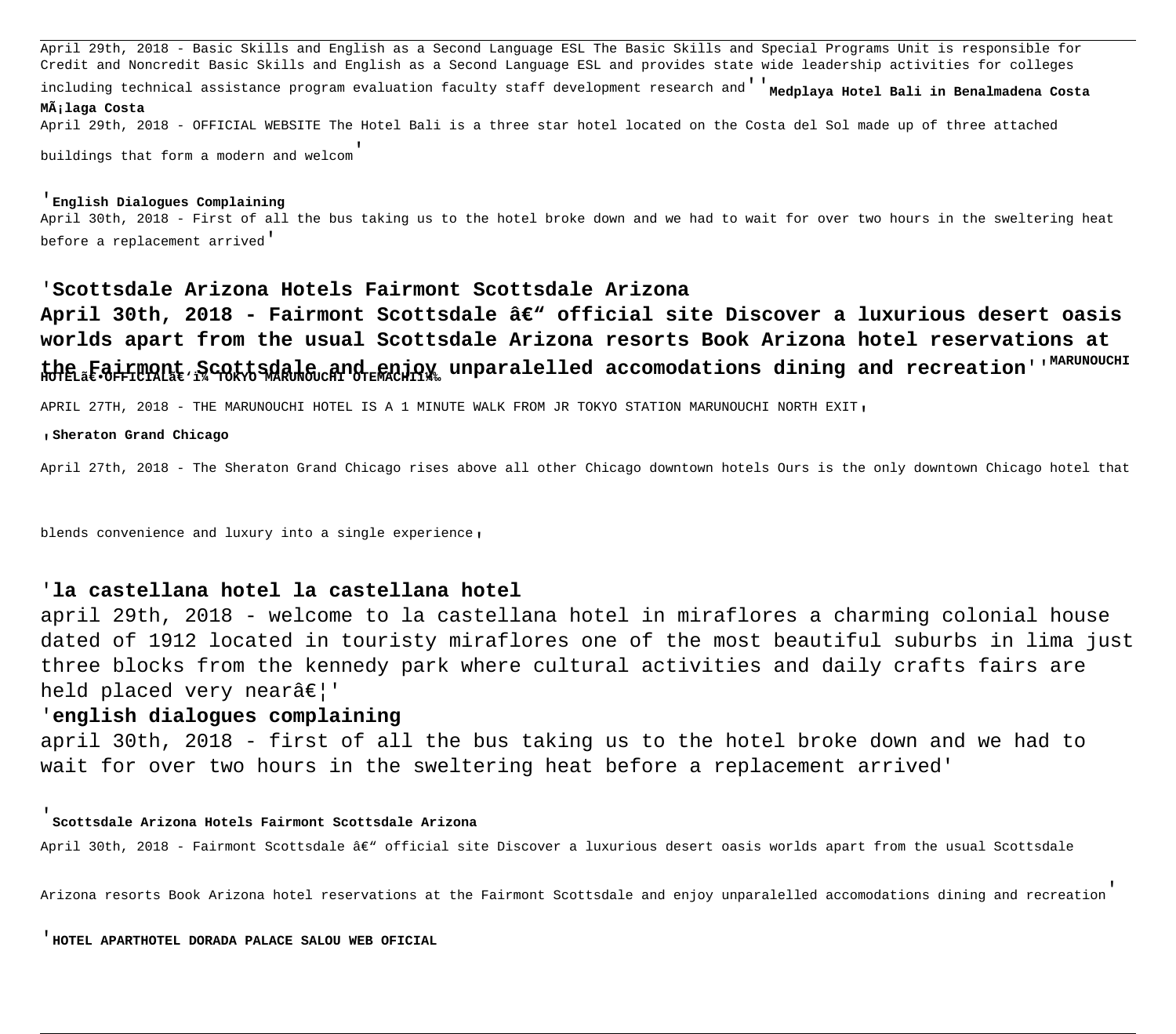APRIL 29TH, 2018 - SPRING IN SALOU AND HOTEL DORADA PALACE AT THE BEST PRICE SPEND A FEW DAYS OF RELAXATION ON THE COSTA DAURADA''**Medplaya Hotel Bali in Benalmadena Costa Málaga Costa** April 29th, 2018 - OFFICIAL WEBSITE The Hotel Bali is a three star hotel located on the Costa del Sol made up of three attached buildings that form a modern and welcom' '**Habbo Wikipedia** April 30th, 2018 - Habbo previously known as Habbo Hotel is a social networking service and online community aimed at teenagers The website is owned and operated by Sulake a Finnish corporation' '**the european hotel central london** april 30th, 2018 - the european bed and breakfast hotel in central london near kings cross' '**Hotel Elysee TripAdvisor**

April 29th, 2018 - Now 105 Was I¶1I¶4İ̃¶4i̇̃¶ on TripAdvisor Hotel Elysee Prague See 438 traveler reviews 386 candid photos and great deals for Hotel Elysee ranked 221 of 649 hotels in Prague and rated 4 of 5 at TripAdvisor'

# '**wellness vÃkend hotel panorama 4 vÃkend a pobyty wellness**

april 30th, 2018 - ubytov $\tilde{A}$ in $\tilde{A}$  moravsk $\tilde{A}$ ½ kras hotel panorama wellness v $\tilde{A}$ kend a pobyty blansko jižnà morava'

### '**LA CASTELLANA HOTEL LA CASTELLANA HOTEL**

**APRIL 29TH, 2018 - WELCOME TO LA CASTELLANA HOTEL IN MIRAFLORES A CHARMING COLONIAL HOUSE DATED OF 1912 LOCATED IN TOURISTY MIRAFLORES ONE OF THE MOST BEAUTIFUL SUBURBS IN LIMA JUST THREE BLOCKS FROM THE KENNEDY PARK WHERE CULTURAL ACTIVITIES AND DAILY CRAFTS FAIRS ARE** HELD PLACED VERY NEAR…''faculty and staff directory cape fear community college april 27th, 2018 - success starts here over 50 technical degree programs college transfer programs career and college promise programs for qualified high school students'

### '**Reviews Godstone Hotel Hotel In Godstone**

April 30th, 2018 - Recent Stay Rating 4 5 I Stayed Overnight Before A Conference And Needed To Get Away Early And The Hotel Staff Kindly Made Up A Breakfast For My Room Which Was A Very Kind Thought''**european language levels self assessment grid europass april 28th, 2018 - i can understand familiar words and very basic phrases concerning myself my family and immediate concrete surroundings when people speak slowly and clearly**'

#### '**ELLAB THERMAL VALIDATION SOLUTIONS**

APRIL 29TH, 2018 - ELLAB OFFERS WIRELESS DATA LOGGERS AND THERMOCOUPLE SYSTEMS FOR THERMAL